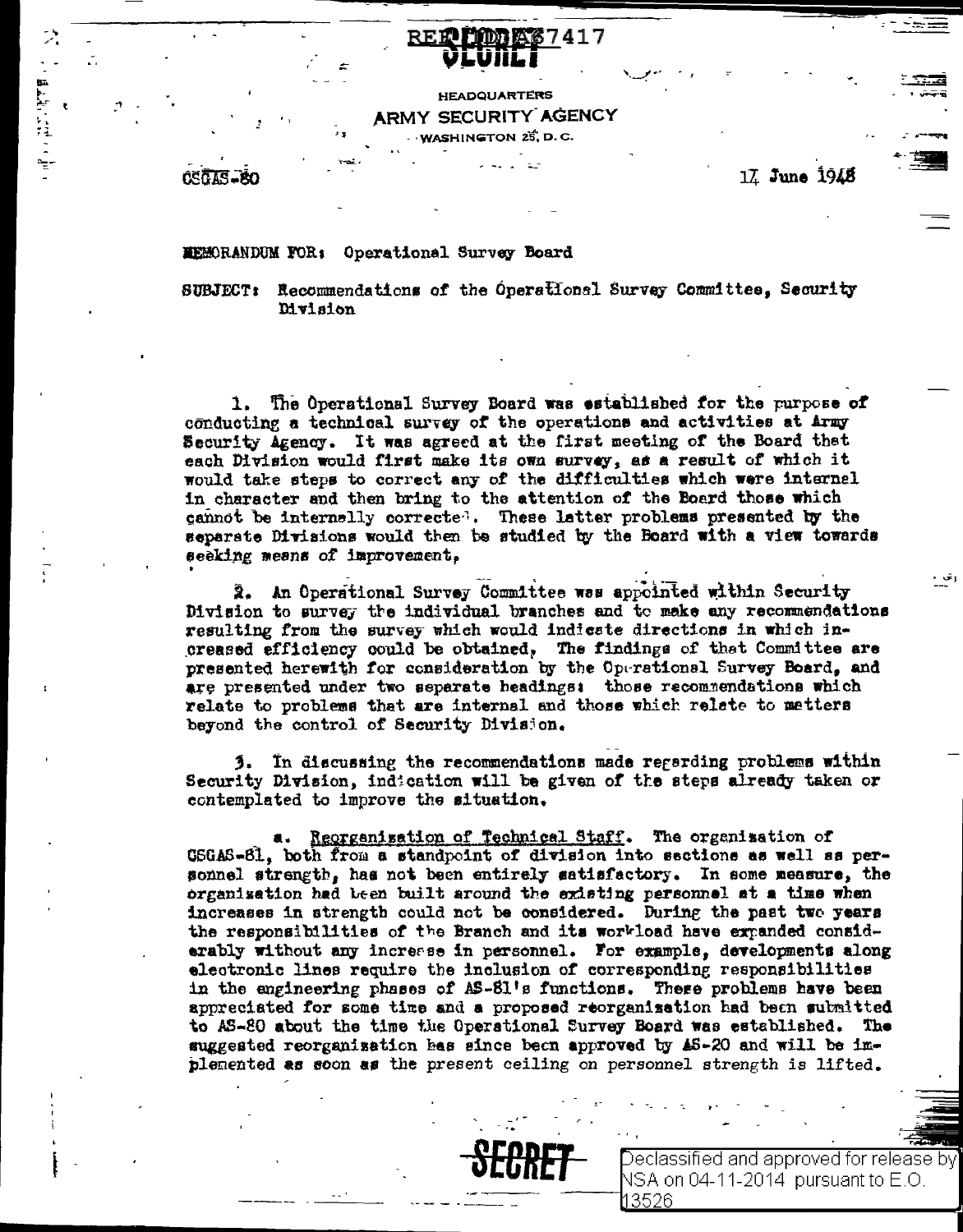CSGAS-80

 $\mathbb{R}^3$ 

ίĖ

t.

**Samilian School** 

ğ,

׀<br>ק

**Contract Contract** 

í

 $\ddot{\cdot}$ 

 $\ddot{ }$ 

Recommendations of the Operational Survey Committee, Security Subject: Division

14 June 1948

光門浴

Coordination between Branches. Several of the branch chiefs b. expressed the opinion that a need existed for more thorough coordination among the branches of Security Division. This need arose from the necessity to clarify portions of the Agency SOP dealing with the detailed functions and responsibilities for each of the branches of Security Division in those cases when more than one branch was concerned. This matter will be resolved as follows: In coordinatior with the branch chiefs, the Office of the Chief, Security Division will review and prepare a proposed revision of the Army Security Agency SOP in so far as it concerns Security Bivision, and further, the Division Chief will clarify the individual duties and responsibilities among the several branches in those cases where projects are of mutual interest. On those planning projects assigned to 45-81 which require action by other branches, an improved procedure has been adopted which should clarify the situation. AS-81, in coordination with the other branches, will prepare a written plan for accomplishment of each project. This plan will specify the actions to be accomplished by sach branch, and will be disseminated by AS-80 as a guide to each branch with regard to its duties and responsibilities on the project.

c. Administration. It has been recommended that Security Diviaion conduct an internal administrative survey in an attempt to improve ... the efficiency of mail handling, correspondence and filing and to deterthe the relative merits of such items as a central correspondence unit versus separate branch correspondence units and central files versus individual branch files. This matter is being considered by the Office off the Chief, Security Division. A detailed re-examination of these matters will be conducted by the Executive of Security Division.

d. Ciphony-Cifax. At the present time the Ciphony-Cifax Unit af IS-83 requires that the analysts employed in this Unit be engineers. It is felt that it is unnecessary to have an engineer in order to evalutte, from a cryptosecurity standpoint, ciphony-cifax mechanisms. Arrangements are being made to have the engineering considerations of such equipments determined by the engine rs of AS-81 and to embrace in the position descriptions of the Ciphony-Cifex Unit, AS-83, only the cryptosecurity considerations.

A. Before elaborating on the recommendations dealing with matters beyond the control of Security Division, a brief statement of explanation seems advisable. In the instructions to the Committee by the Chief of the Division, members were asked to investigate all possible means of improving performance and to make recommendations independently of conilderations of feasibility. In other words, assuming complete freedom of 16tion, what changes should be made within or cutside of the Army Security agancy to provide optimum results from a national standpoint. This basis has also been adopted by Security Division in its recommendations. Therefore, even though certain of these recommendations are difficult of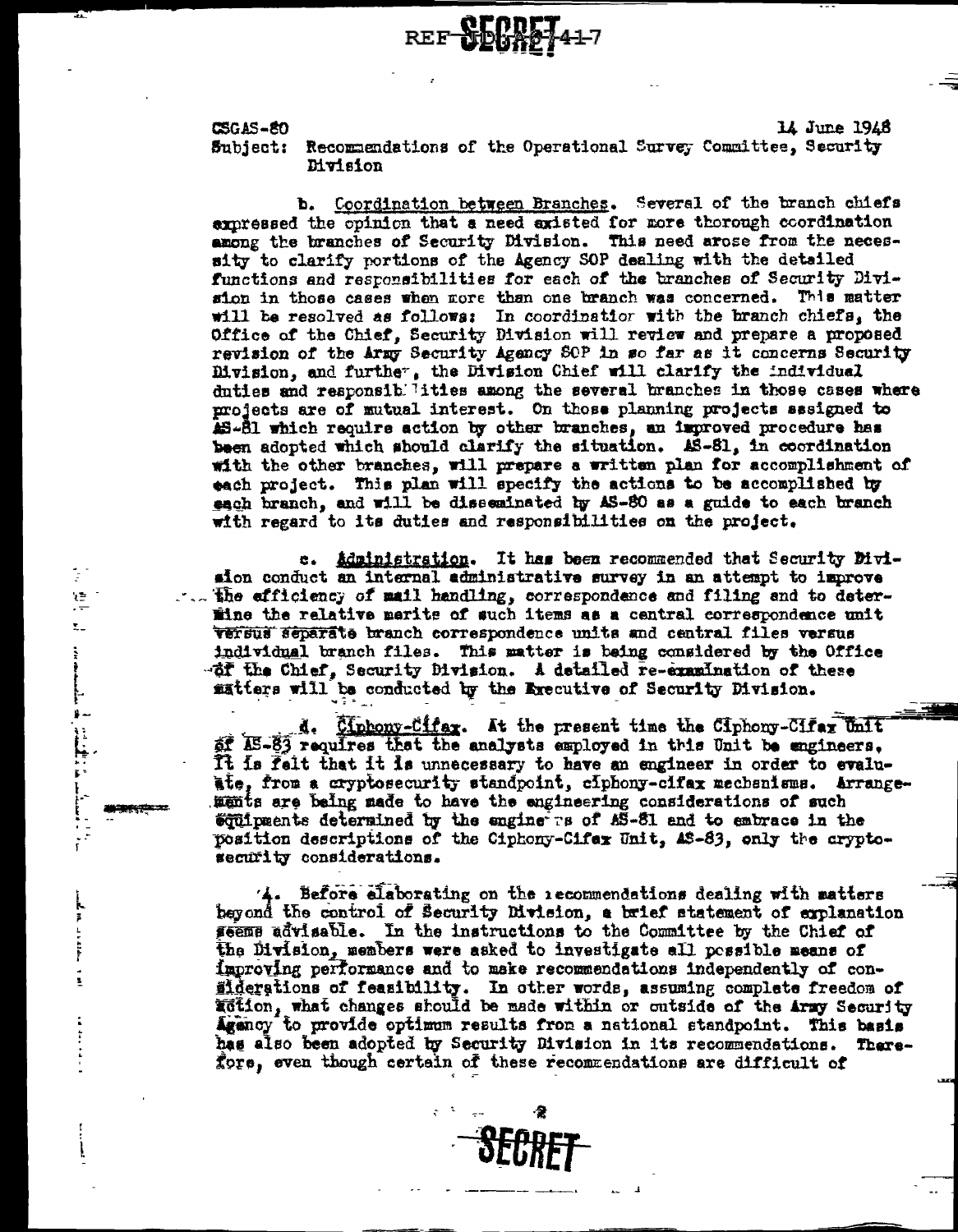$CSGAS-80$ 

 $\frac{1}{2}$ 

Î.

÷  $\overline{z}$ 

 $\ddot{\cdot}$ 

in.

 $14$  June  $1948$ 

Recommendations of the Operational Survey Committee, Security Subject: **Division** 

REE **MDON67417** 

achievement, they are considered by Security Division to be of value, and it is recommended that they be established as goals to be striven for in long-range planning.

Integration. It is considered that communications intelligence and security could most efficiently be vested in a single agency for the Department of National Defense. This subject has been treated independently and in considerable detail in a study submitted by AS-81 along with a proposed means of achieving such a common-service organization. This study is inclosed as Tab A.

b. Relationship of Division with ASA Staff. It is generally agreed by many of the key personnel in Security Division that there still Filsts a need for clarification, and possible redefinition, of Staff's functions and position in the Agency. Although various discussions have indicated that the theoretical responsibilities of Staff are generally appreciated and agreed to, frequent occasions arise when interpretation of the SOP by Staff officers does not agree with the interpretation that : Would be given by the Division Chiefs. Occasionally these differences of interpretation result in operational action being carried out by Staff a contrary to the recommendations of operating personnel or, at any rate, Without complete information and concurrence of the responsible personnel **Within the Division. Two proposed solutions are recommended in Tab B.** 

c. Publicity. It is the feeling of Security Division that the Army Security Agency is hampered in the efficiency of its operations because of the fact that other organizations within the Army and within the other military services are not completely aware of the functions and responsibilities of the Army Security Agency. It is considered particularly important that this Agency's functions and responsibilities in the field of communications security be brought to the attention of the various Army commands and organizations, since Security Division's responsibilities are based primarily on the fact that it is a service in the communications security field, and its decisions have such a far-Teaching, Army-wide affect. It is recommended that the publication of an Army regulation setting forth the duties and responsibilities of this Agency be expedited. It is further recommended that the Army Security Agency consider the establishment of a Public Relations Section to publicize, not only within the military services, but also within federal nommilitary agencies, the existence, functions and responsibilities of the Army Security Agency, emphasizing particularly how the Army Security Agency may aid in the solution of communications security problems. It is further recommended that the Army Security Agency increase the liaison by Agency technicians with other military and nonmilitary agencies and with commercial organizations so that the research and development program of this Agency may be guided by the trends of research and development in military and nonmilitary communications and allied fields.

3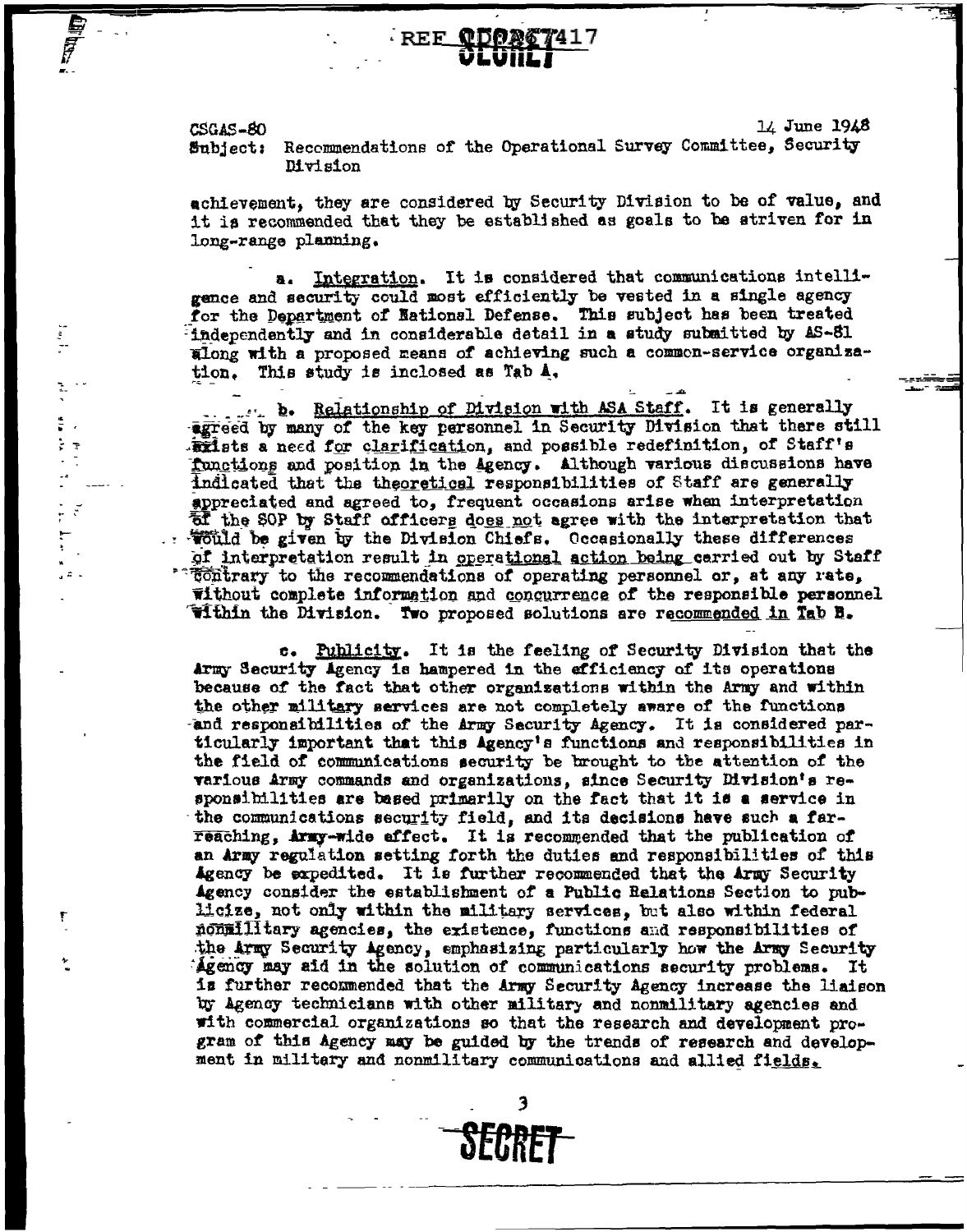## A67417

14 June 1948 CSGAS-BO Subject: Recommendations of the Operational Survey Committee, Security Division

d. Reserve Components. It is recommended that this Agency initiate a program for effecting closer personal contact and better relationships with members of the AS Reserve and ex-members of the Agency, both military and civilian, and that current files be kept on these personnel to assist in augmenting this Agency in the event of an emergency. It is recommended further that consideration be given to adoption of a procedure which will result in keeping all AS Reserve officers in a cryptographically cleared status. Upon recall to active duty this would permit the immediate assignment of such officers to positions in the Army Security Agency without the necessit of long delays while awaiting cryptographic clearances.

○ 1999年 - 1999年 - 1999年 - 1999年 - 1999年 - 1999年 - 1999年 - 1999年 - 1999年 - 1999年 - 1999年 - 1999年 - 1999年 - 1999年 - 1999年 - 1999年 - 1999年 - 1999年 - 1999年 - 1999年 - 1999年 - 1999年 - 1999年 - 1999年 - 1999年 - 1999年 - 1999年 - 1

s. Budget. It is recommended that an effort be made to remove or alleviate the restrictions placed on the Army Security Agency by uncertainties in personnel and materiel budgets, manpower allocations and critical grade assignments. It seems inconsistent to have little relationship exist between the amount of money obtained for the payment of salaries of personnel in the Agency and the total number of personnel permitted this Agency by the War Manpower Board. Further, it is felt that the critical grade limitation on this Agency has resulted in the loss of many excellent technicians, with resultant loss in over-all efficiency, and it is urged that all effort be made to remove this limitation.

f. Supply. The long delays in procurement of crypto-end items. spare parts and various materials for the operation of Security Division have caused some reduction in the Division's operational efficiency. Comments, and recommendations with regard to improvement of this situation, are being withheld at present since a revised procedure for procurement of equipment for ASA (P&D Memo No. 41-20-2, OCSigO, 17 May 48) has been recently introduced. It is hoped that the adopted procedures will improve the supply situation. It is recommended, however, that an effort be made to improve the procedures for obtaining adequate office equipment and items of office supplies and the procedures for obtaining prompt repair or replacement of worn equipment.

g. <u>Security Monitoring</u>. The planning of security monitoring missions and the utilisation of security monitoring facilities by Security Division is hampered by the uncertain status of operator availability and lack of adequate equipment for monitoring radio teletype circuits. It is recommended that a percentage of the radio operators (MOS 799) graduated from each class at Vint Eill Farms School be allocated to security monitoring assignments. It is further recommended that the Army Security Agency initiate a project to develop a standard radio teletype receiving unit for use by field organizations operating under a  $T/0$  & E.